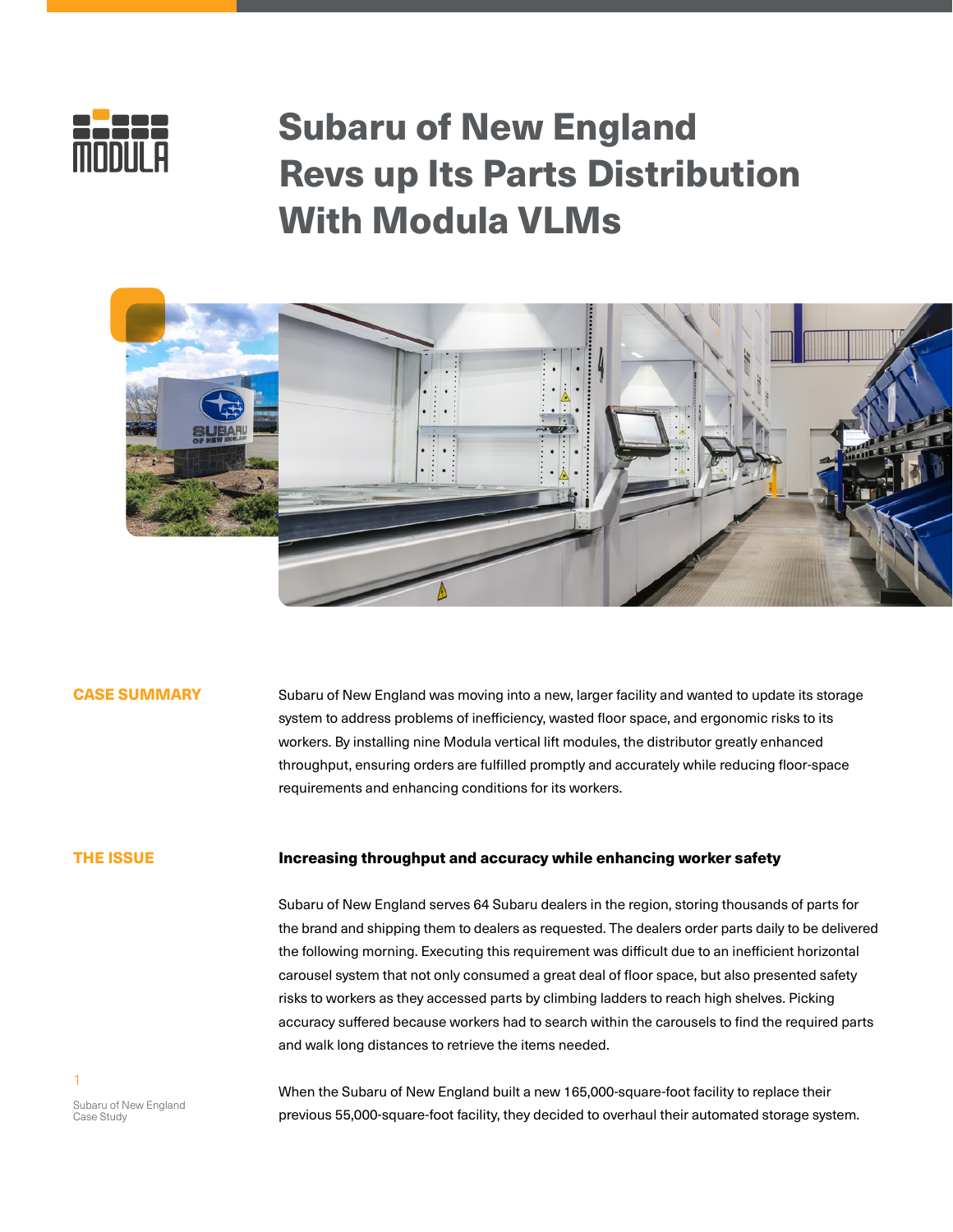## THE SOLUTION

### Installing 9 Modula vertical lift modules and accessories

Modula was selected to help devise a solution. Subaru of New England acquired nine vertical lift modules to help them store their parts in 11,000 unique, computer-tracked storage locations. In total, the VLMs provide 10,228 of cubic feet and 17,722 of square feet of storage – all on a footprint of a mere 958 square feet. This allows Subaru of New England to use more space for other purposes.

With three pods of three VLMs and a put-to-light batch order picking system, Subaru of New England can process up to 60 orders at a time. Their picking rates are in excess of 1,600 lines per day.

And because Modula VLMs are designed to bring the parts to the operators where they stand and at an ergonomically correct position, the risks to workers posed by the horizontal carousel systems have been eliminated.



*"It's very important that we get the parts picked, packed and shipped to the dealers overnight. The Modula system helps us to do that. It helps us be efficient in our picking and it helps us make sure we meet the deadlines by the end of the day to get those orders shipped. It's an enclosed storage system, so what we like about that is that it's a clean environment, so we don't have to worry about the parts getting dirty. They can pick more parts in*  **less time and in a safer manner."** —Bill Kerkhoff, Warehouse Manager, Subaru of New England

 $\mathfrak{p}$